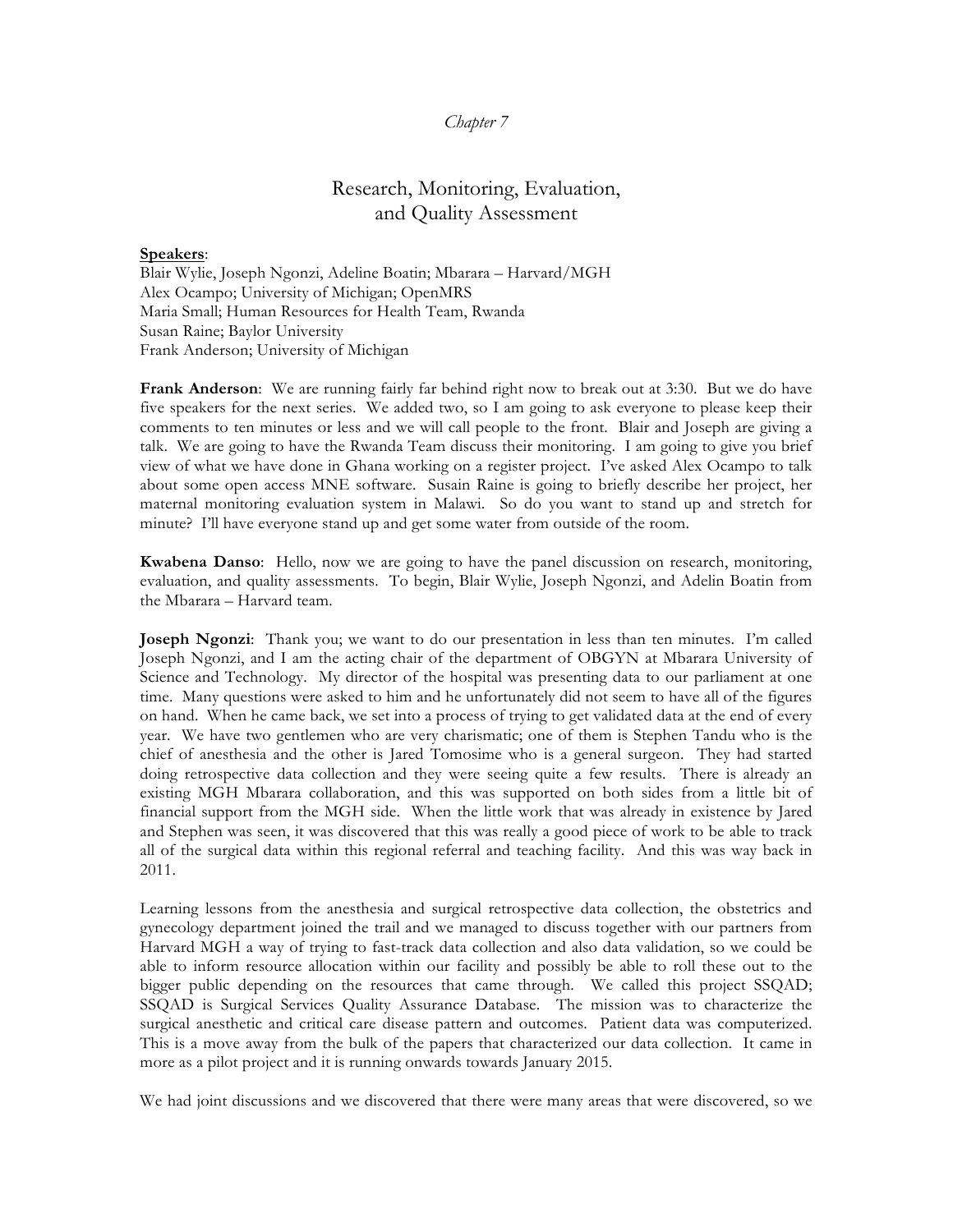delved into a little bit of diplomacy so as to be able to convince the powers that be that sensitive information such as mortality and morbidity would be protected. We proposed this is a tool for monitoring and evaluation and also as a quality improvement process. We hoped that at the end of the road it would be able to inform health our mega resources would be located according to where the imbalances are. So we brought on board the hospital leadership. This was not just a one off. They assured us that they had understood the vision and that they were going to give us all the support.

We started this surgical database and employed four data clerks, one project coordinator, and one statistician. We were also able to buy desk equipment, like laptops and computer servers. Initially, because we did not have a lot of money to have this whole process go through, we employed the data clerks at 50% but when a little more funding came in, we are looking to raise their effort to 75%. There is a team that monitors what is happened and this is constituted on both sides, there is a team at MGH and a team at Mbarara University. So this just the background of what has been able to come out of a collaboration with Harvard, and we hope for the very best as we track outcomes.

Let me invite my colleague, Boatin, to take us to follow a bit of the technicalities.

**Adeline Boatin**: Good afternoon, my name is Adeline Boatin. I am a visiting OBGYN faculty in Mbarara in Uganda and that helps me really understand the processes that are going on a help facilitate the improvements in some of the data. We wanted to develop a software that would be easily applied, easily modified, easily scalable, and transferable to situations within the country and perhaps within the continent. Initially, the thought was to use an access database, but then eventually we went with open MRS. Some of you might know this program; it is an open source project which has the mission of developing software to support healthcare delivery in low-resource settings. We ended up deciding on this because it was more scalable, it is actually already being used in a hospital in the HIV clinics, which is part of the inspiration for the open source project. Our goal was really to capture a streamlined set of data. We were ambitious and we realized that we wanted to maximize information, but at the same time be realistic. In terms of developing the actual fields that went into the database, this is primarily driven by the Ugandan departments of surgery, anesthesia, and obstetrics and gynecology. We also look to existing databases in ICU and trauma surgery to sort of make sure that we were correct in collecting the right type of epidemiological data.

In terms of the actual flow of how the database works, in this initial pilot phase we haven't actually change anything about the flow of information collection and clinical care. The database is a little bit superimposed on it so the patient still get admitted in the traditional way there in that their names are written in handwritten logbooks whether that is for admission or, if they have a surgery, and operative register that you can see in that picture. They get charts; clinical care happens; it is documented, all handwritten; and then the charts go to medical records.

Basically SSQAD is superimposed on this after the patients are discharged. Before the charts go to the medical records, they go to the SSQAD office where the data clerks enter information by reading through the charts and gaining that information. We try to do this as close a discharge as possible so that if there is missing information or uncertainties you can approach clinical staff and collect that information and input it. There are a couple of methods to try to make sure the we are capturing all the data that we want, and part of that is going into the logbooks to see which patients were in admission and admitted, and then using that list in crosschecking that all the charts we want have actually been collected.

We have been collecting data since August 2013, and just at the end of January we had six months of data. In that time we have collected over 8000 database entries, and that translates into around 300 to 400 chart entries per week, and, if you, remember there are four data clerks that are doing this.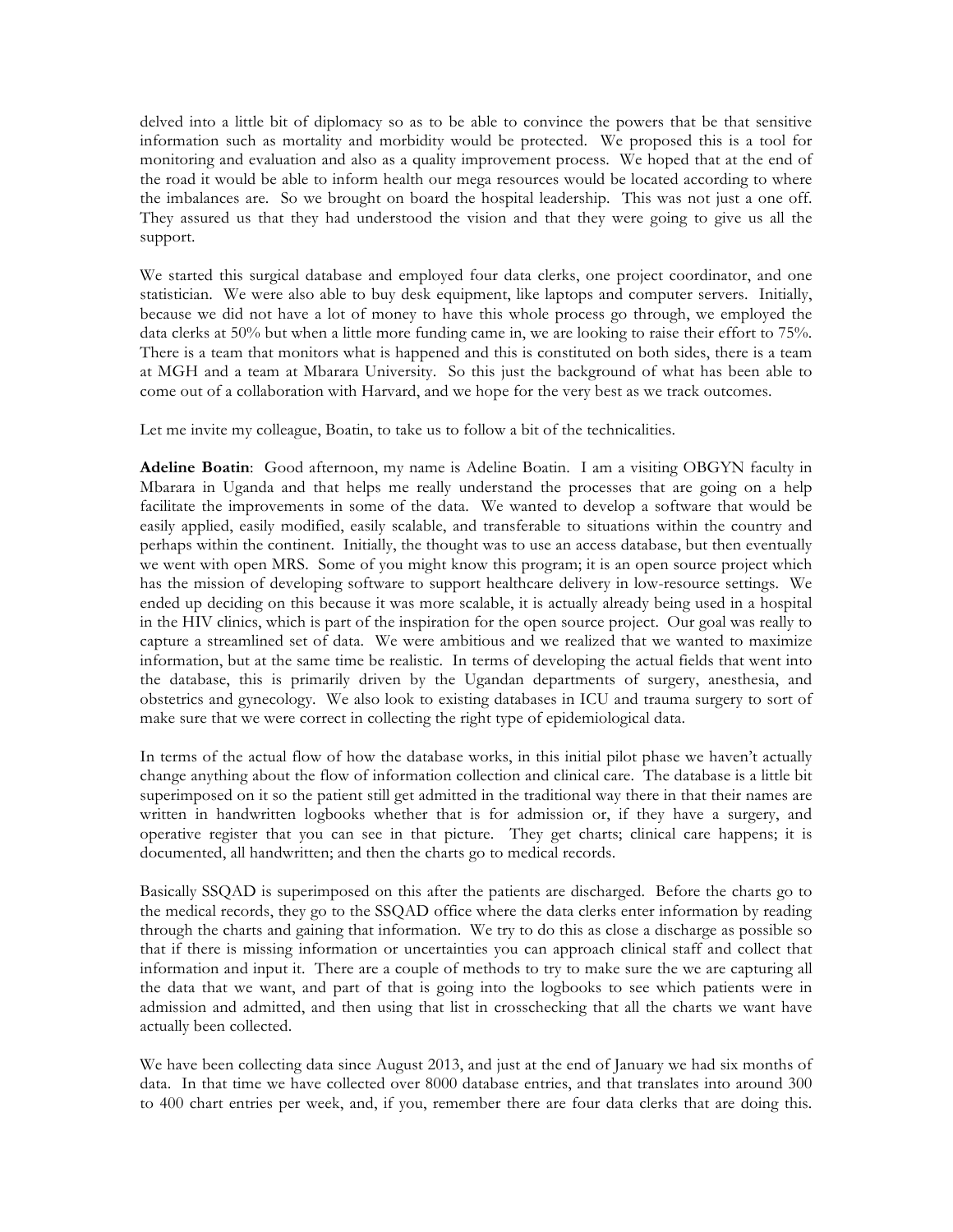What is pretty interesting and perhaps pertinent to our mission here is that the majority of the entries are in women, 82%. Granted this does not include pediatrics and internal medicine, but of all the surgery cases,  $82\%$  are women. The vast majority are in obstetrics:  $61\%$ ,  $12\%$  in gynecology. Already in these six months we have information that we can retrieve on basic social demographics. The administration can look at where people are coming from, which districts they are coming from to this particular hospital, which referral centers are coming from, what the age distribution is of the patients in the hospital and also their ethnic distribution. We also have several process indicators. We can look at the average time for C-section for example, what percentage of patients getting surgery receive appropriate prophylactic antibiotics and things like that. And then there is the outcome indicators such as the mortality and morbidity as well.

That said we have definitely had some challenges, starting with the way documentation happens in the first place; that still has not been addressed by this database. Once you get the charts, there is still incompletely filled sheets; there are missing pages; there are simply some parts of critical care that are not documented. So it is a little bit up to the interpretation of the data clerks. Also in the process is the fact that we don't always get the charts, particularly charts that are of interest, for example the maternal deaths won't go straight to medical records, they may be audited by the department, by the administration, by the ministry, so this database doesn't automatically get them. Even at the level of data entry, can you imagine putting in 100 charts per week? There has to be some human error in that. Here is definitely illegible writing; it seems like doctors across the board have poor handwriting. There also interpretation errors. So there are four data clerks that are interpreting from what is written in the chart. Three of the data clerks do have some background, but they're not necessarily obstetricians or clinicians. Some of the data that they are gathering is open to interpretation, which is one thing that we are working on. And then infrastructure issues like electricity outages means that on Friday for example, no data entry could occur.

Moving forward to the things that we are going to do, one of them is to make sure that this is actually valid data that we are collecting. That can be used then as a monitoring and evaluation tool, incorporated formation into the departmental activities so that the departments can actually use this to change practices, change systems and to improve outcomes. It allows a hospital to follow trends and it allows us to test interventions and policy improvement measures. For example, if we add five residents, does it actually change any outcomes? This should be a good way of monitoring some of our ambitions here.

Also, in terms of research, this was created more as a monitoring and evaluation tool and not exclusively for research, and, because it is a collaboration, some of the issues that we have to think about are who gets to use the data, who gets to publish from it, who gets first author, and things like that. One of the things that we want to work on developing is an MOU on accessing the data from both sides, but making sure it is fair and equal. Ideally it would be nice to roll this out to other departments – internal medicine, pediatrics – and then think about the sustainability of it. Right now we only have funding that takes us through to January 2015. If we can make that sustainable, then we can think about rolling this out to other parts of the country and then perhaps to the continent as well.

So that is all we have for you. Thank you.

### **Open MRS Presentation**

**Frank Anderson**: Alex was a student working for me at the Center for Plant Medicine in Mampong, Ghana. He applied for a Fulbright scholarship and was awarded that to work in Mampong and help them start an electronic medical record system. It was the same open access data that we use, so I asked him to introduce that to us. I think that is an incredible system what you have in Uganda and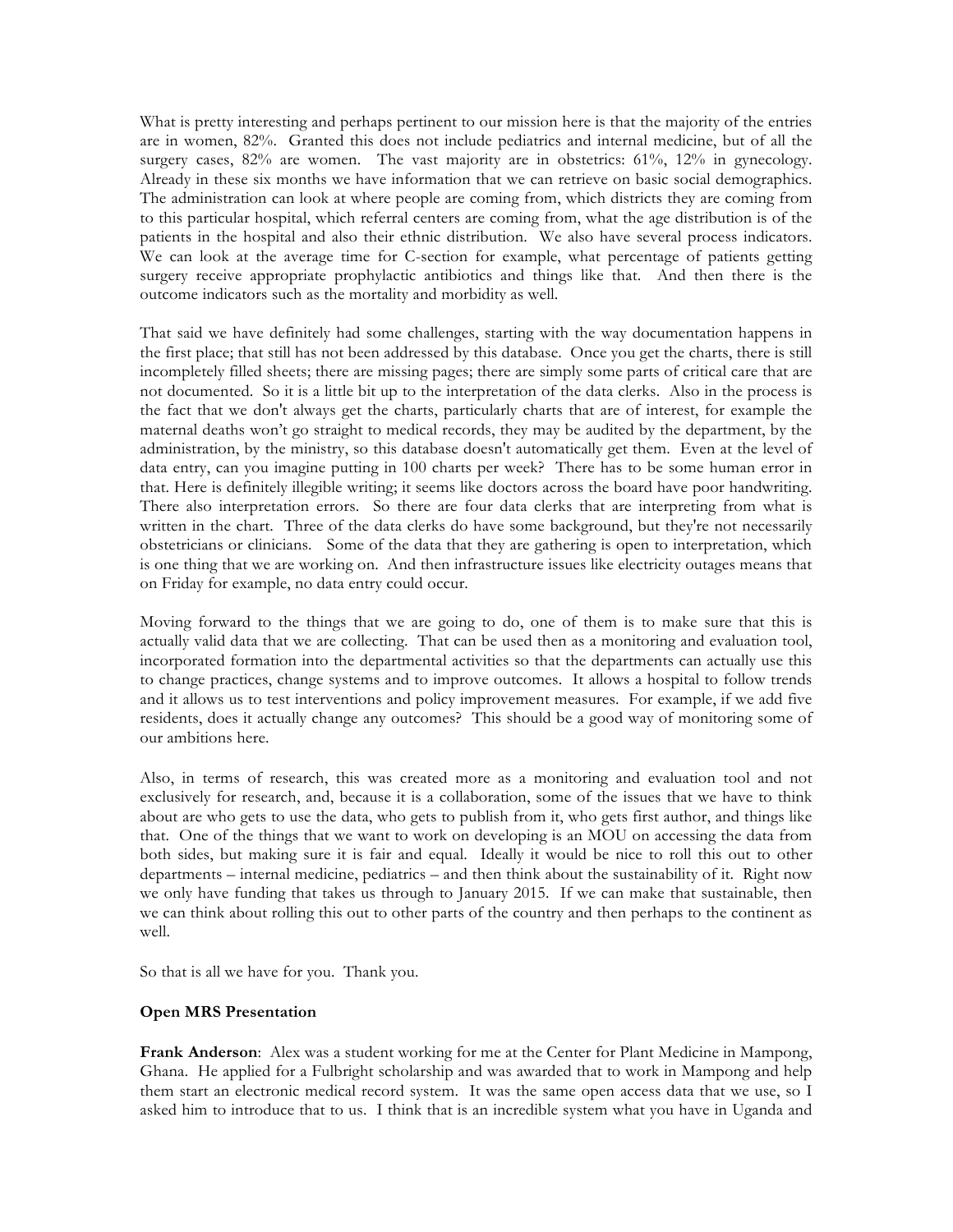is a great example. Maybe Alex give us all a bit more of the bare-bones for that quickly.

**Alex Ocampo**: I could not have asked for a better segue than from our friends at Uganda and Harvard for my presentation because this is a software that is completely revolutionize the way that our clinic here in Ghana does things. As Frank said, I was one of his former students. I had my degree in statistics and I'm here for nine months in Ghana, implementing this electronic medical records system for the Center for Scientific Research into Plant Medicine in Mampong, Ghana, just about an hour north from here in Accra.

These rooms of course are all too common. This was my first day of work in Ghana. This is a little video that you can see. I was taken to the medical records room and just realized what my nine months were going to be here. You know, it is a system that works. It has worked for years. But of course as digital technology came on, there are more efficient ways to handle medical data that allows us to provide better care to patients. I was met by these 40,000 paper folders, but also by these notebooks of reports that have been generated that need to be delivered to the Ministry of Health.

Of course, my colleagues in Ghana and I knew that there are better way to do things. And that is what led us to OpenMRS. And as they have already touched on, OpenMRS stands for Open Medical Records System. It is not an out-of-the-box, ready to use EMR, but it requires almost no programming experience. I'll say a little programming experience to customize your own EMR for your clinic, whether it be a small outpatient clinic or a big hospital. The best part is that it is a 100% free, open-source software developed by Partners in Health, and I'm sure this audience is quite familiar with Paul Farmer and his organization.

Them in collaboration with the Regenstrife Institute, which is an institute in Indiana and are experts in data management and are closely affiliated with the University of Indiana Medical School. They have developed the software and it has a proven track record in some of the most challenging environments on the planet. I'll show you a map of the different implementations where it has taken place in. Actually, we checked this morning and of the African countries represented at this conference, 12 of the 14 had at least one documented implementation, so it is being used probably somewhere near to you.

Some of the features of OpenMRS, as we just saw in the last presentation, our data entry forms that you can customize to your clinical workflow. They are formatted through either custom HTML forms. It is very simple HTML; most people have no coding knowledge can easily generate forms. But there is also the option to use Microsoft InfoPath, which is almost as simple as designing a Microsoft Word document with blanks where you can insert data. The main thing is that it has a flexible concept dictionary, and this is something that you can define the concept that you want and then you can add it to the dictionary and created data entry form with that piece of data can be collected. So even if you're using social behavioral data like if you want to know the number of people and somebody's household, you simply defined that piece of data as a numeric value and then something that you can add to your clinical work flow forms. And of course there are patient dashboards or you can see all of the information for one patient in one place.

This picture on the left is an implementation in Kenya. This pictures implementation Uganda. And this one on the top rate is from our clinic in Mampong, Ghana. A few more of the features, of course it has most of the essential features of any electronic medical record system, so the ability to generate reports is super important. What used to take my friends and colleagues three days to tally from the paper records can now be done with the push of a button. You can imagine that not only does it make things more efficient, but it allows them to focus on the real important things: doing research, tracking patient outcomes, and seeing how our clinics are doing in providing care to patients.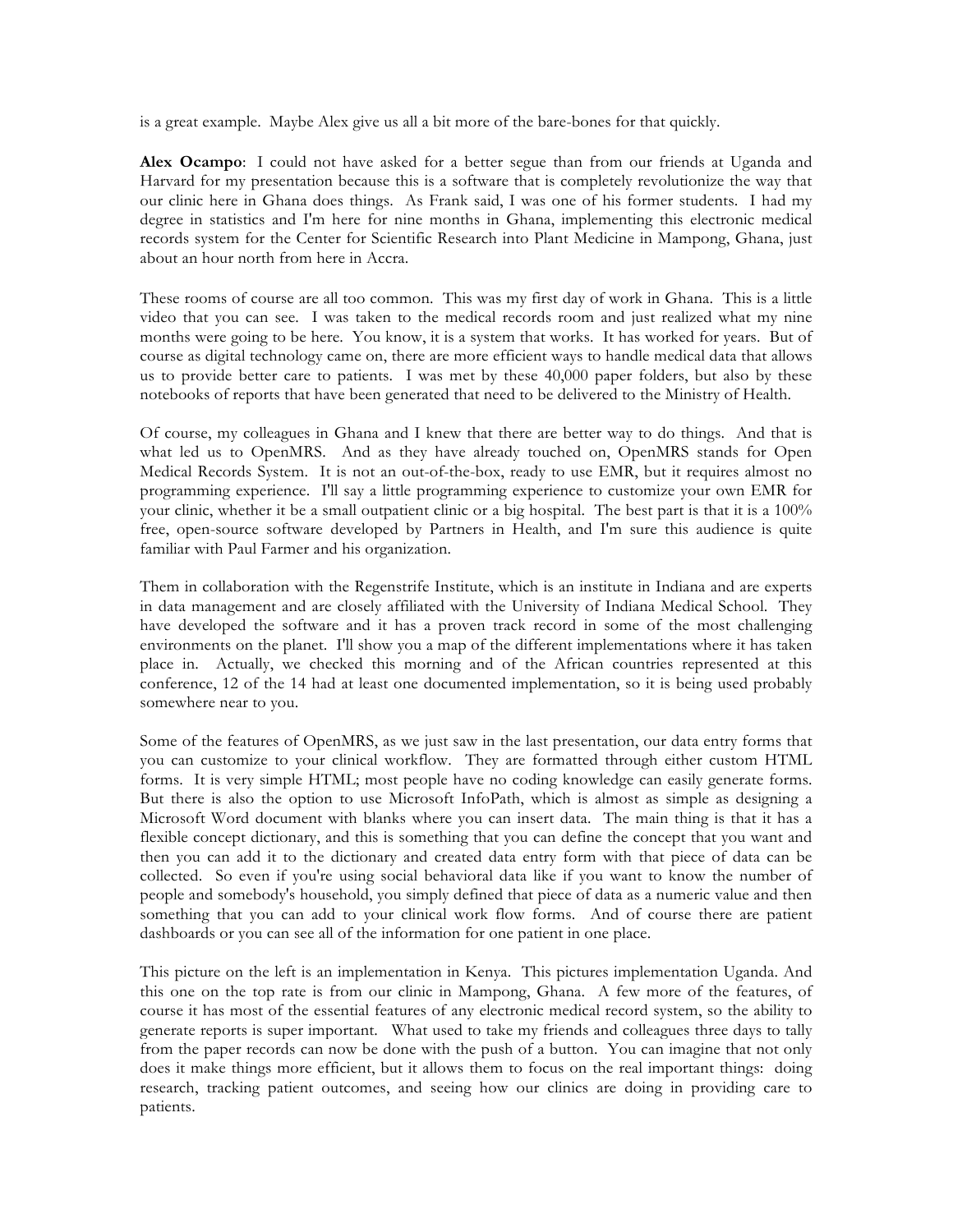It allows us to move our efforts from these monotonous tasks towards actually making sure that we are providing better care. Security passwords and customized roles, so that certain people can use certain data. Of course somebody just collecting demographic data at the registry doesn't need to know diagnosis and lab test results. It can operate off-line but also has the ability to sync data between different centers once Internet connection has been established. It also works across all systems and devices, so it is not limited to Windows or Mac or Linux, it can work on anything, including tablets. I have even connected to it from my smart phone before. So this idea synchronization across multiple centers and the ability develop your own specific features if you care to do so are two of the main benefits.

What I think is the most powerful thing about software is that there is an online community in manual available to anyone who need support. This is from the implementer's meeting in Kenya where people who are implementing this across the world came together to discuss best practices and how they are using OpenMRS to solve their needs. One example that I will tell you from this community is simply this email address: implementers@openmrs.org, which is an online community where anybody can pose a question. The example provided that our clinic wanted to automatically generate patient ID numbers when a patient came to a clinic. We are struggling on how to do it with the specific ID number that we used. So I had one of my staff email this listserv and ask this question, and I think within about two hours somebody from Rwanda responded and said that, "Yeah, we had that same problem and this is how we did it." Maybe in the US there are some companies were you hire someone from the EMR company to come to you and service or system, but and some of the areas were reworked that is just not a reality. This community is so supportive and so interested in getting the system out there so that we can all provide better care to our patients and our clinics. They also provide documentation online beside the community where you can go and learn more about how the system works.

In summary, OpenMRS is a simple and free solution to paper medical records, which has a proven track record around the world. It has basically all of the essential EMR tools that you need. It has a supportive community that you can always rely on. At the end of the day, this is all about enabling us to provide better care to our patients. That is really what these systems are all about. If you have any questions, anything on the technical details or how to get it, "openmrs.org" is where you can find all of the information. Of course you can talk to people in the audience who are using it. I actually have everything you need to start it up on a USB drive right now, so if you want the files, I can just give them to you. But of course it is free online, so feel free to approach me throughout the conference if you have any questions.

**Frank Anderson:** Alex lives in Mampong, and we called him down to volunteer for us and he has helped create copies for us and everything. He'll be starting his PhD in epidemiology at Harvard next September.

### **Human Resources for Health, Rwanda Curriculum Presentation**

**Kwabena Danso**: Now we move on to the next presentation from Rwanda, the Human Resource for Health team.

**Maria Small**: First thing is I am going to thank you all for allowing us to present this information about HRH. Secondly, I'll issue an apology because we prepared a 20-minute talk and I'm going to cut it down to 10 minutes, so after five minutes someone can raise their hand for me.

I am Maria Small, and I am a Maternal and Fetal Medicine specialist from Duke University School of Medicine. But as you have heard already, there are many of us involved from different academic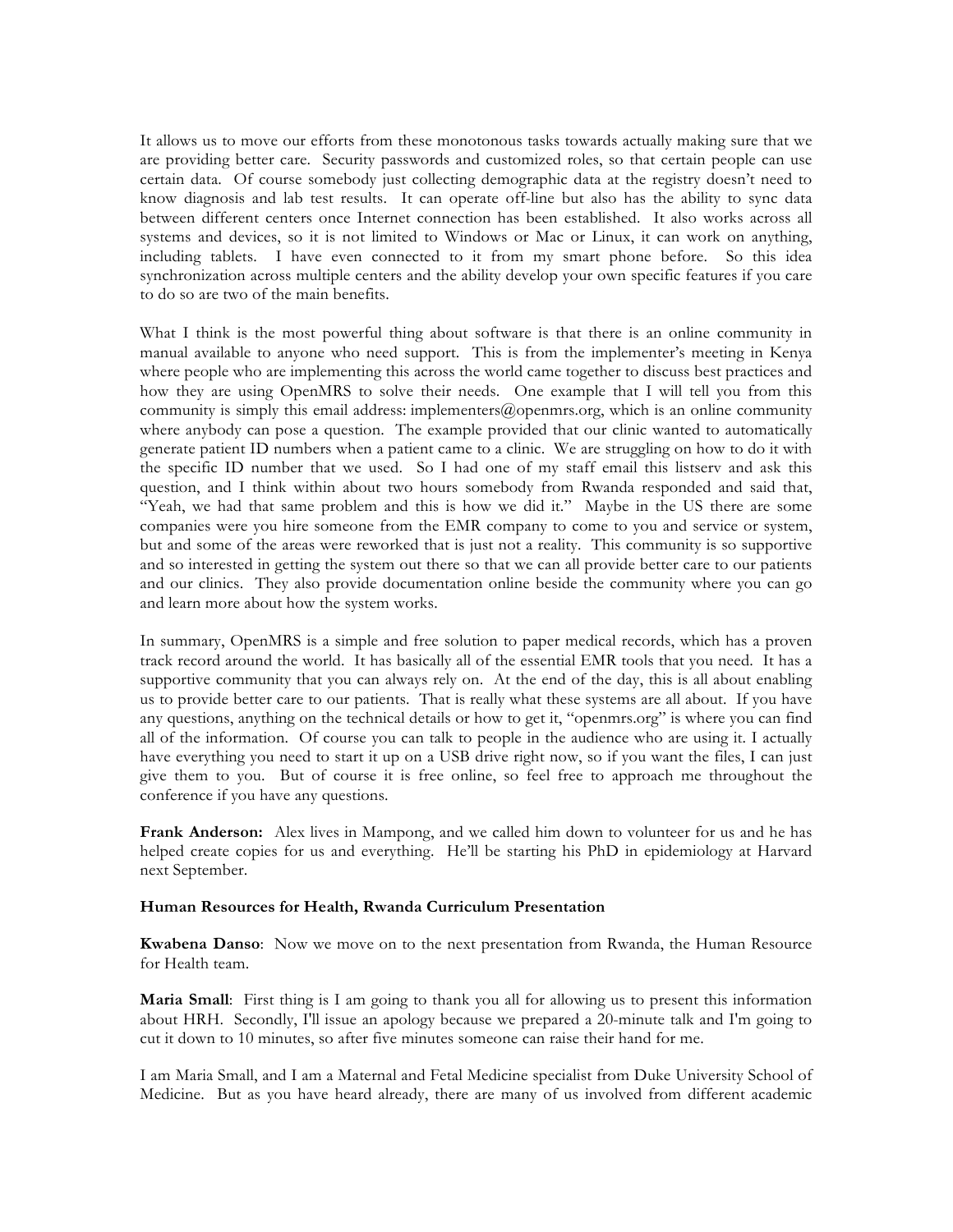institutions in this program. I'm not going to rush this slide though. This is the reason for our presence here and the reason for this program in terms of the OB/GYN part of this HRH program. That is Millennium Development Goal number 5, which is a reduction of maternal mortality. This is the map, and Rwanda is located in central Africa. You have heard some of the demographics already, I'm not going to emphasize those again. The population is 11 million and is fairly densely located. Eighty percent of individuals live in rural areas. This slide is just a highlight what many of you know in this audience and that is that we practice healthcare and a social and political context. 1994 was a time of the genocide. Many of the clinicians fled the country or were killed and this led to some of the lowest life expectancies of any country in the world during the time period around the genocide. Most of those deaths were due to unsafe births and infectious disease.

Against that backdrop, Rwanda still has a critical shortage of physicians. For a population of over 10 million people there are about 600 physicians. The root causes we have identified as a group: inadequate faculty and few trained subspecialists. Despite those challenges, however, Rwanda has come very close to meeting targets in maternal mortality reduction, HIV, TB, and malaria. All Rwandans have health insurance and the life expectancy has risen from 48 to 63 years of age over the last decade. I'm going to just highlight the Demographic and Health Survey; this is a survey conducted every five years with a sample of the population aged 15 to 49, men and women, and the response rates are actually very high at around 99%. I think Dr. Merkatz already highlighted something about these numbers, the majority of women do deliver at a healthcare facility or in a public sector facility, and 69% of those do have a skilled provider. Like many places around the world, 80% do not have any postnatal checkup.

We have talked about unmet family planning needs, and of women who do receive family planning, the majority of those use injectable methods. Antenatal care is widely available, about 98% of women receive some form of antenatal care but the majority do not receive the recommended three maternal visits. I think Dr. Merkatz had a lovely slide with bar graphs showing the decline in maternal mortality over the five-year ratios since the surveillance surveys were performed. Similar to the declines in maternal mortality, infant and child mortality have also decreased over the last thirty years.

The HRH program, as you've heard, is a new paradigm for cooperation among US institutions and academic institutions in Rwanda. Instead of small-scale cooperative efforts between individual academic institutions, this is a consortium of institutions and the idea is to increase medical and nursing professions according to the Rwandan government's plan. The funds actually come to the US institutions directly from the Rwandan government instead of from the US government. The responsibility for this program is all within the hands of the Rwandan government and the expectation is that after the seven years of the program, it will be independent and self-sustainable.

This is a diagram of the funding stream. The Ministry of Health of Rwanda receives the funds. Those go into academic institutions and Rwandan academic institutions and teaching hospitals. In terms of the initiation of the project, the Rwandan Ministry of Health approached the Clinton Health Access Initiative, and then they made invitations to universities across the United States. Of those we have the 16 medical schools that are involved in the program, many of them are represented here, and we also have schools of nursing, public health, and dentistry. The funding, in terms of the administrative cost, the US institutions agreed to a 7% administrative cost and no overhead cost for the conduct of the program. The US government channeled funds from PEPFAR, the CDC, the Global Fund, and approximately \$27 million has been allocated to this program without a disruption in the central services.

This is the stream of process. The National University of Rwanda determines the needs, and then the extra candidates who may be interested in the program submit applications. Then the US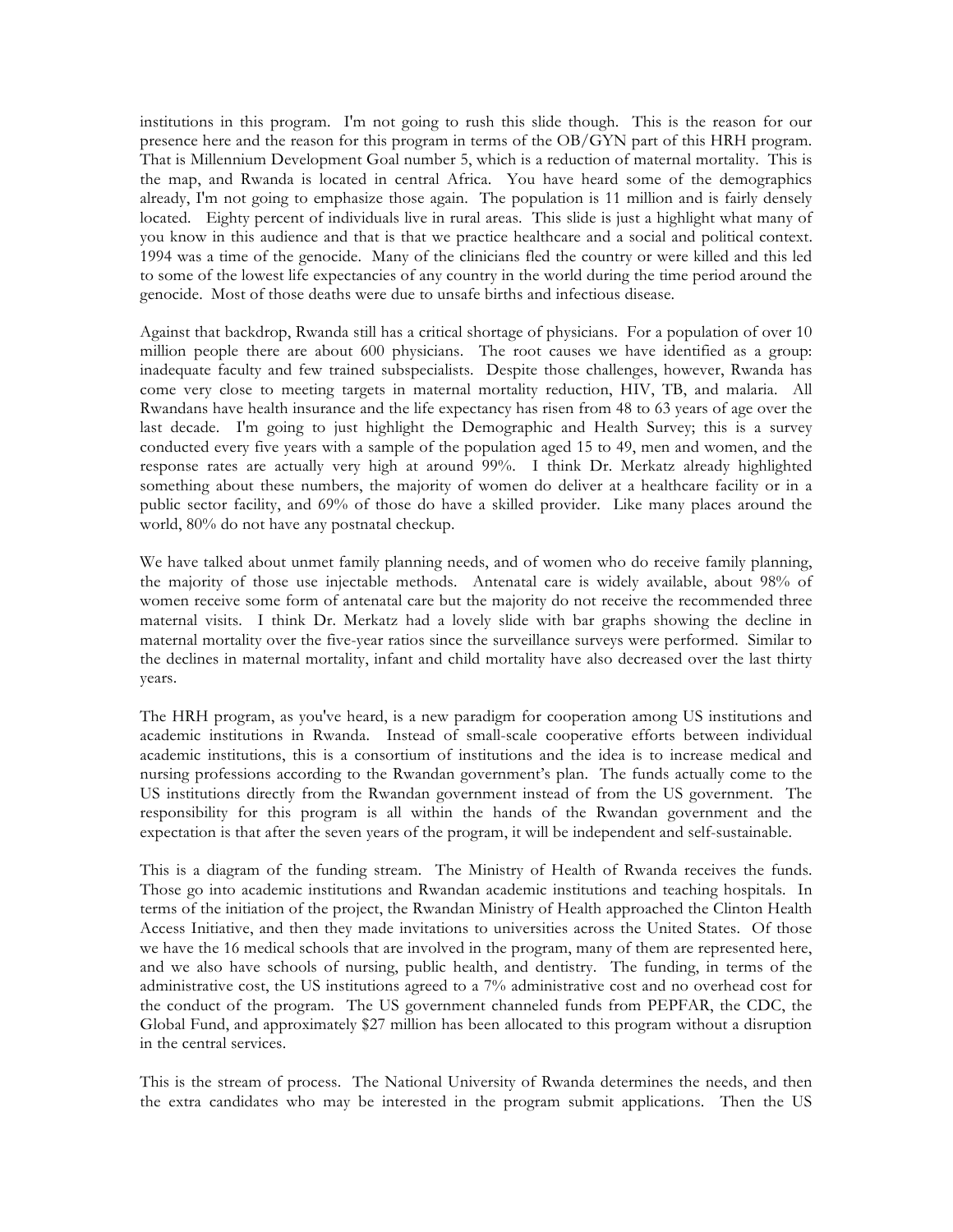institutions will vet and interview those candidates, and those candidate names are then presented to the Rwandan subcommittee. Then they are either selected or declined, and letters are issued from the Ministry of Health. The process, in general, for a generalist physician, the expectation is that they will stay in country for one year and then for subspecialists, the expectation is that they will commit to at least two months in country. The average is 2 to 3 months.

This is something that we have already discussed. These are the training targets, so that we can see at the top the goal is to increase the number of physicians from the baseline of 600 in 2011 to approximately 1,100 by the end of the program. The program started in 2012, so this is year two, and the goal is for 100 faculty members to go from the US to Rwanda each year, have full-time faculty members there for one year as generalists, and subspecialists will rotate throughout the year for 2 to 3 month periods.

The twinning model that we discussed earlier is a partnership with a Rwandan faculty colleague and a US colleague to go through clinical curriculum development, research, and bedside teaching. This is the structure, just a sample of the structure – morning teaching rounds, weekly M&M's, weekly journal clubs, daily lectures, and monthly resident research presentations. There is a high emphasis on consistency throughout the two medical center teaching sites, and that is primarily assessed by their evaluations and exams at the end of the year. The residents receive uniform evaluations and also skill assessment evaluations. This is in terms of evaluation and monitoring. We have a baseline evaluation in which twins do a quarterly survey together, so that each twin evaluates the other. There are annual evaluations of the program, then also a midterm evaluation in 2015, and an evaluation at the end of the program there will be a final evaluation. In 2012, when the program started, there were four senior residents in OB/GYN. The first year, twelve interns or first-year residents started, and this year, sixteen OB/GYN residents started.

Again to emphasize the fact that we practice in a social and political context, I think many people are familiar with this quote, "Women are not dying because of a disease we cannot treat, they are dying because society has yet to make the decision that their lives are worth saving." That is part of this emphasis of this program, is that you have to have government partners, government support, and a political will for this to work. Thank you.

## **University of Malawi, MMED Program Monitoring and Evaluation**

**Kwabena Danso:** Let's now invite Susan. Frank prefers to be the last speaker, so we will put him to the last spot.

**Susan Raine**: Thank you for offering me the opportunity to speak to you today about the monitoring and evaluation program that we are instituting for our new MMED program that we just launched a few months ago in Malawi. Because we are a large group of cooperating institutions, as you can see from my slide, we decided that it would probably be very helpful if at the creation of a new MA program, we put into place some formal monitoring and evaluation of our program and that we do it together rather than have any one institution develop something, implement it, and then have another institution replicate or try to do something on their own. We thought to be much simpler if we just did it together. That is a bit of a theme of our collaboration in Malawi I am proud to say.

The program focus obviously for our MMED program is capacity building. We initially wanted to sit down and outline what the goals of this MMED program were. The first is obviously the training of registrars for Malawi, which included such things as curriculum development, didactic teaching, shoulder-to-shoulder teaching in the hospitals and clinics, preparing our registrars for the certifying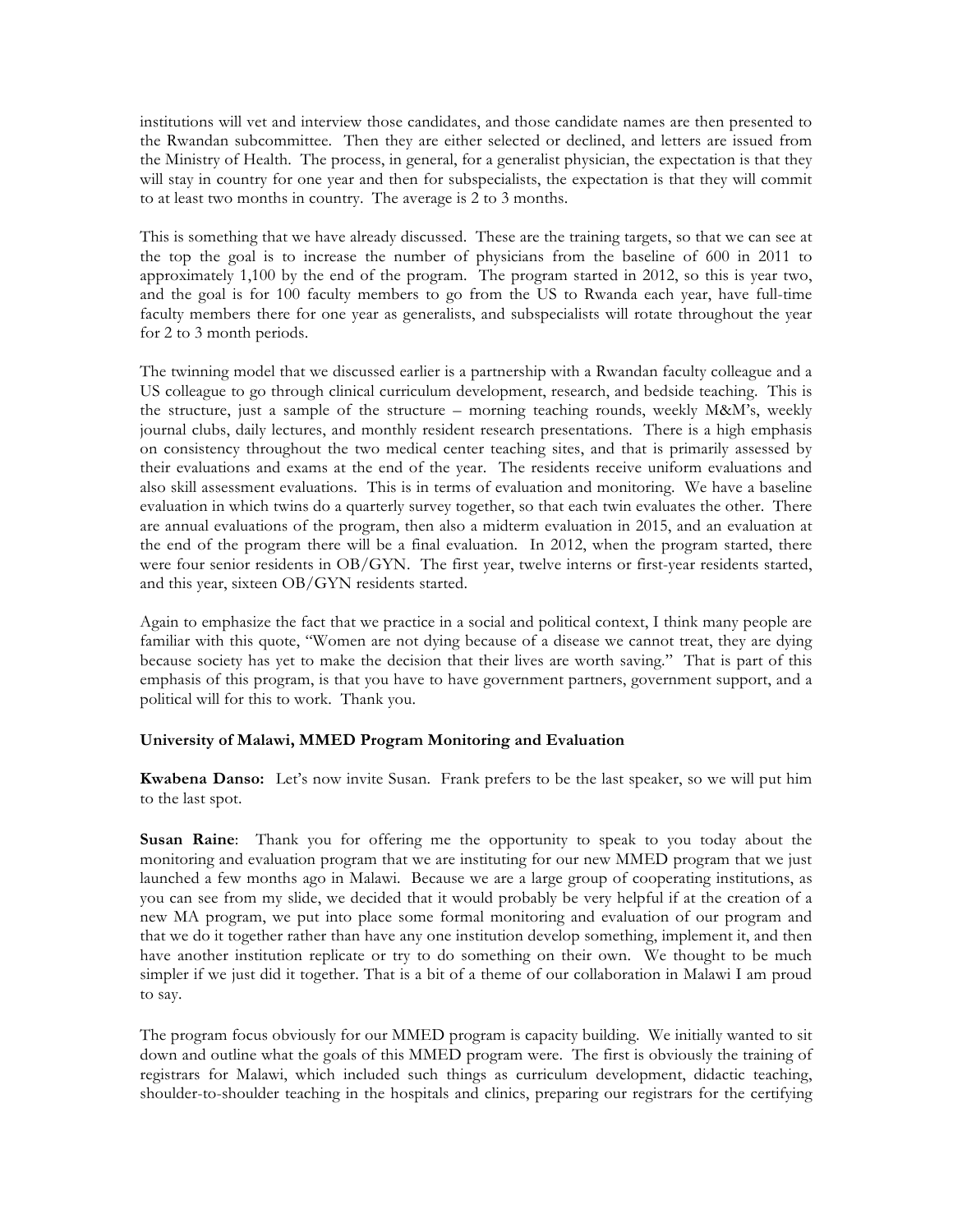exams and ensuring that they are able to find post-training employment. In addition to that, we also wanted to tackle development and implementation of best practices in Malawi. It is really helpful, I think, that the vast majority of obstetricians and gynecologists who are actually practicing in Malawi are part of this group that is training in our MMED program. So essentially we decide that something is best practices, then de facto it is best practices. So that is helpful.

In addition, we have a society in Malawi of obstetricians and gynecologists that we will also be able to utilize as a vehicle for vetting our best practices. We also want to strengthen our research capacity. When you have new trainees and you want to fully educate them and have them do research and be able to successfully have a dissertation, that is a very important concept for our program. And then obviously we want to perform monitoring and evaluation.

The purpose of this MNE framework was to ensure that we actually achieve our planned results. It was to improve and support the management of our program; it was to generate a shared understanding among all the partners; it was to motivate the stakeholders; it was to ensure accountability for all the partners; and it was to fosters public and political support.

In terms of internal MNE reporting, we wanted to generate key data for our program managers on an ongoing basis and allow us to continuously assess our progress and make sure that we are meeting our pre-established program objectives. In addition we wanted to be able to institute appropriate quality improvement in a timely fashion and hopefully in a preventative fashion. Externally, we wanted to also be able to prepare custom data analyses to present to funders and other key stakeholders. So while we are all internally reporting to ourselves, for instance as the Baylor representatives, internally I want to know what's happening with our program. I also have a larger responsibility to my home institution in Houston and I need to report back. The same is true for each and every one of us. We need to be able to report back to our supporters and our funders of this program.

One of the things that we did was that we developed sort of the logical model and we looked at it in terms of what inputs we were going to put towards a program, what activities we were going to perform with those inputs, what outputs did we anticipate, and then from the outputs, what actual outcomes did we want to achieve, and then finally what impacts we hoped to have.

As you can see our impacts are very lofty but are also few. We started out by choosing to simply decrease neonatal and maternal mortality. Obviously, it is one of the very lofty impacts that we hope to have, but we try not to over-complicate the situation. In terms of inputs, you can see that they are the normal things: it is money, it is personnel, it is the basics. Activities that we are going to perform are things along the lines of implementing the curriculum: deploying our personnel, ensuring that we're providing critical care and treatment, and the like. In terms of outputs, they are again really quite simple. We want to have a comprehensive training curriculum; we want to ensure that our trainees are receiving high-quality education; we want to develop comprehensive practice guidelines; improve our patient care; and be able to implement research studies. We hope that if we are able to do all of that successfully, then we will have our outcomes, which include increasing the number of licensed and certified providers in Malawi that will improve all of our adherence to practice guidelines, that will have improved clinical outcomes, and that we will be able to have everyone participating and engaged in publication of research.

We have basically four project goals for our program: the first is education, the second being care and treatment, the third is research, and the fourth is program management. I think that is probably a pretty consistent theme from what I'm hearing, sort of in the order from all of you and all of the participants here today. We know that goal one and goal two frequently go hand-in-hand; you can't really educate and train with the clinical care and treatment. That was our desire to place those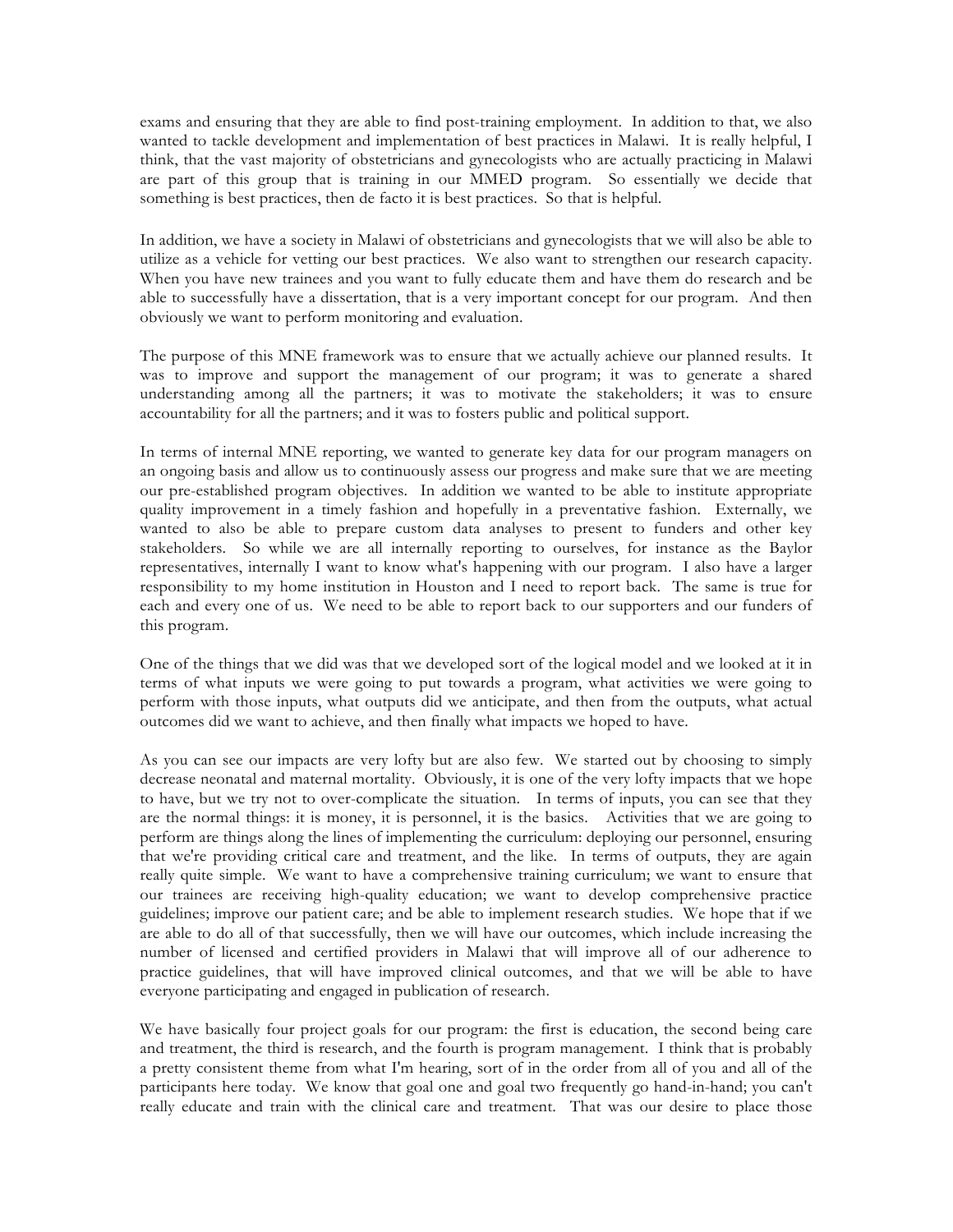hierarchically as a most important. Research would be key to us understanding the health care situation in Malawi better for women and being able to make improvements as well. As well we want to maximize performance in our program and manage our costs, and that is part of what this MNE framework is about.

Just as illustrative examples, I just decided to pull a couple of things to show you where we are headed with this. For goal number one of education, one of our objectives is objective four: to teach and train the registrars to increase the local healthcare providers with expertise in OB/GYN. I think that is a common theme in a common objective that we have among a lot of us. Some of the indicators that we have chosen to use are things such as student-teacher ratios, a number of trainees, passing national certifying and licensing examinations, and the percent attrition of students. Hopefully that will be zero.

In goal number two, which is our care and treatment goal, our third objective is to diagnose, treat, and monitor patients to improve maternal health outcomes and you can see that we have picked many of the common indicators that we monitor, particularly in the MDG goals, including the number of antenatal care visits women attend for uptake of ART and the like.

In a third goal, our research goal, our second objective is actually to develop collaborative research programs and increase the knowledge base for maternal healthcare delivery. Some of the indicators there are going to be the number of trainees that we have completing formal good clinical practice training and completed training and research methodologies. I'm actually happy to say that as of today our first four registrars actually completed their formal training in research methodology. Even though almost all of us are here, we have a couple of people back in Malawi stoking home fires who completed the process today – for instance, the percentage of studies that are resulting in peerreviewed publications for the trainees in the faculty.

One of the really important things that we need to do as a program – it is great to write all this down and come up with a really comprehensive MNE framework – is realistically to have someone implement it for us and keep the process going. None of us, with only a few faculty teaching in both cities in which we're running this training program; no one has a bandwidth to do this. So we plan to hire a fulltime MNE officer who will actually be based in Lilongwe, which is the capital. We have our training sites both in Lilongwe and in Blantyre.

It is very important because we have our registrars in both cities. It is important for us to have parity between the programs. We can't treat either one of them as more or less important. The idea is that we would hire this individual to act as the custodian of this framework, conduct any training that needs to happen for any personnel that collects the data, they can enforce the internal process, conduct the data review, disseminate the results to all of us, and begin investigations when we pick up irregularities. That person is going to have a tough job, because they are going to have to do this in two different cities and they will need to travel. They will be dealing with very, very busy hospitals and different systems in different hospitals, though they are under the same umbrella. It is quite a challenge, but we are optimistic as we begin the recruitment process that will find the appropriate person for this job.

All of this is because we have these four wonderful people, our inaugural cohort of trainees who began this past September. Of course, out of four people we would wind up with two Priscillas because that is not at all confusing. But they are really a stellar group of people and we are really honored to be a part of their training. Thank you for giving me the opportunity to participate in this meeting.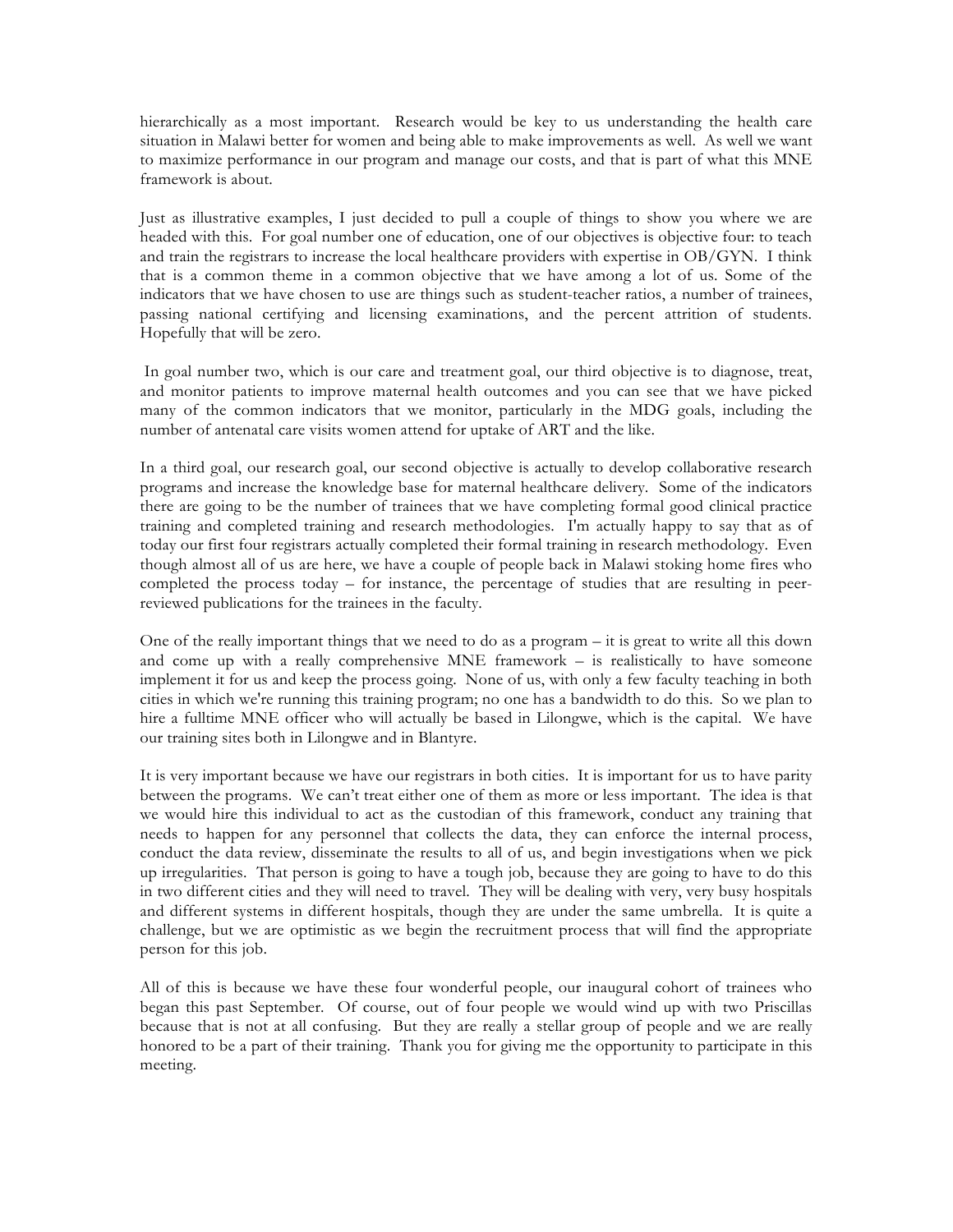### **Ghana District Hospital Presentation**

**Kwabena Danso**: Thank you. We were commenting that the logic model is a very pleasant tool. I think that we would all adopt it. We now call on Frank to give his presentation.

**Frank Anderson**: Well, who would have thought that all of this is going on out there? It is incredible. I am going to just give you a brief presentation on the data that one of the students who visited some of the district hospitals gained. I am interested in the impact that OBGYNs have when they arrive at a district hospital. So this kind of data that we are talking about is a little bit different. When the original Carnegie Program was established, their main outcome was looking at the number of physicians that then became certified by the West African College of Surgeons. Looking for outcome data was difficult.

The first thing that we did was to go to some rural district hospitals to do some qualitative research. We did interviews with physicians, nurses, administrators, and obstetricians and gynecologists. In summary, all of the interviewers recommended OBGYN placement at rural district hospitals. There was a real sense that people needed to have that. OBGYNs introduced a wide range of positive improvements. They noticed an increased number of referrals into the hospital, decreased referrals out, introduction of new drugs such as misoprostol, new equipment, updated clinical protocols, new availability of gynecological services, greater confidence from the supporting nurse midwives, and increased training opportunities for house officers and medical students.

When we think about this idea of sending obstetricians to the district hospitals, it actually transforms those hospitals. When we talk about emergency obstetric facilities, when an obstetrician goes to a facility, they say I need oxytocin; I need misoprostol; I need to do what I can do as an obstetrician and so that is another level of concept to consider as we move towards this effort. These are just some of the comments:

"If left alone, I would say that every district hospital should have a gynecologist. It is sad if your wife, sister or mother, because she is pregnant, dies. It is very sad. So I would recommend that every district hospital have at least one gynecologist."

I won't read all of them, but these slides will be made available to you online. But you get the sense that there is a clear interest in having an obstetrician at the facility.

We also did some quantitative data collection. We did some register issue. In district hospitals in rural areas of Ghana, you have a referral book, an admission and discharge book, and you have a labor and delivery book that are all sitting there next to one another. But if you wanted to follow, you know, Mrs. Tetteh who got referred from her village and then was admitted, then needed to know what her procedure and outcome were, then you would need to find her name in all three books. We worked with these facilities to create a larger registry that had all of the indicators in one book (which fills up pretty quickly), but it gives us a chance to compare places that had an obstetrician with those that did not have an obstetrician. What I am going to show you today is not the final answer, but it is my struggle with trying to find quality indicators to show the effect of obstetricians. It is something to think about, when looking at rates of obstetric referrals in and out of facilities, rates of complications in each hospital, rates of retention of obstetric patients, and case fatality rates.

Just from the retrospective data, we looked at places that had newly placed obstetricians compared to those that didn't, and we saw a reduction in fresh stillbirths, in post neonatal deaths, a large increase in the treatment of malaria and pregnancy, and also an increase in the number of births at a hospital. It is not great, but it suggests some things.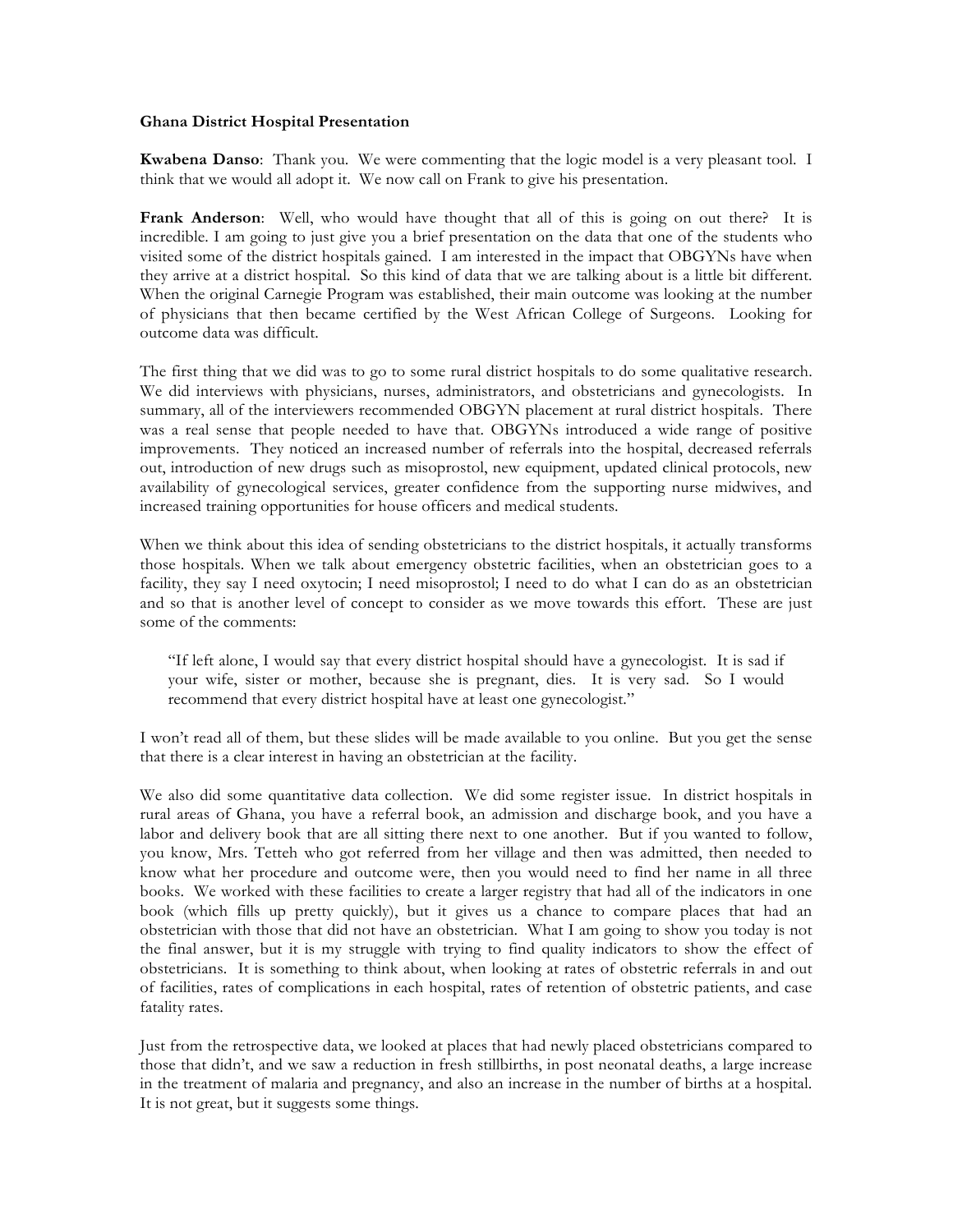We tried to do some statistical analysis on some of the other issues in maternal mortality ratios. When you add an obstetrician to a facility, you may have increased complicated cases and have increased rates of maternal mortality. I don't necessarily think that outcomes will be better when you have an obstetrician. There are still huge problems in fresh stillbirths, lack of fetal monitoring, lack of assessing inter-uterine conditions, and we will have other problems. Just looking at the indicators – fresh stillbirths rate, master rate in stillbirth ratio per 100 deliveries, C-Section rate, SPD rate per 100 deliveries, antenatal care rate per admission, delivery per admission, and low birth weight per 100 deliveries. These are just some of the indicators that we are working with. We also looked at reasons why patients were referred out, and it was mostly because of a doctor's absence.

We found that when an obstetrician's district hospital, where you have two doctors. You have a medical officer who used to all of the obstetrics as well. When he had a complicated obstetric case, he sent it to the referral hospital. They had to doctors there in the medical officer can do what he knows how to do in the obstetrician can take care of the obstetric patients without sending them three hours away to the hospital. I'm still interested in looking at the effects of placing obstetricians and district facilities. I think it gives us some data to support our efforts, although we all kind of know that when obstetricians are doing hemorrhages in the middle of the night, lives are being saved. Otherwise those people would be traveling another three hours. Babies are being saved. How can we measure that?

We are not at a place, from what I can tell, where nurses that are working those facilities are ready to use computer systems, I'd be interested in seeing how that gets adopted by some of the different types of health workers. It could be challenging. I also think that the data collection indicators should be in harmony with the Ministry of Health. Now some of the data we hearing is internal monitoring data and hospital data, which is interesting, but I think that if the Ministry of Health were involved, at least some of the indicators would be looked at across the country, giving them a sense of the maternal morbidity in the country. I think we have an opportunity to help them think about what things to measure.

I also think that the idea of quality of care monitoring is going to be the next phase. Once we have enough obstetricians in place, the next step is the quality of care, what is the outcome, and what types of interventions do we need to improve those outcomes. That is when we start talking about intervention research and health systems research. We are on the verge of all of this. Right now we are breaking bread. We are creating the workforce, the group of experts in obstetrics and gynecology who can then move on to do these types of studies for us. So that concludes my presentation, and it is time now to go to the breakout sessions.

**Kwabena Danso**: We are a little bit behind time, so immediately after the feedback, we will go to the breakout sessions and work in our groups.

**Frank Anderson**: So what time is it now? 4:15? We have dinner at 6:00 and your rooms are waiting for you to do your worksheets. I've been asked about the worksheets and I want to encourage you to put in actionable items in your worksheet. We have done a needs assessment, so we know a lot of the problems. But I encourage you to put the how-to's and what-to's on your needs assessment sheet, because those are going to be the types of things we are going to look at to have some actionable items for your own funding sources and how we might approach this as a larger group as well.

When you are filling out your forms, it is important that you have clear next steps and how-to's. Today you may have learned about implementing a monitoring and evaluation system. You may have learned about Ministry of Health policies to have an obstetrician in every district hospital.